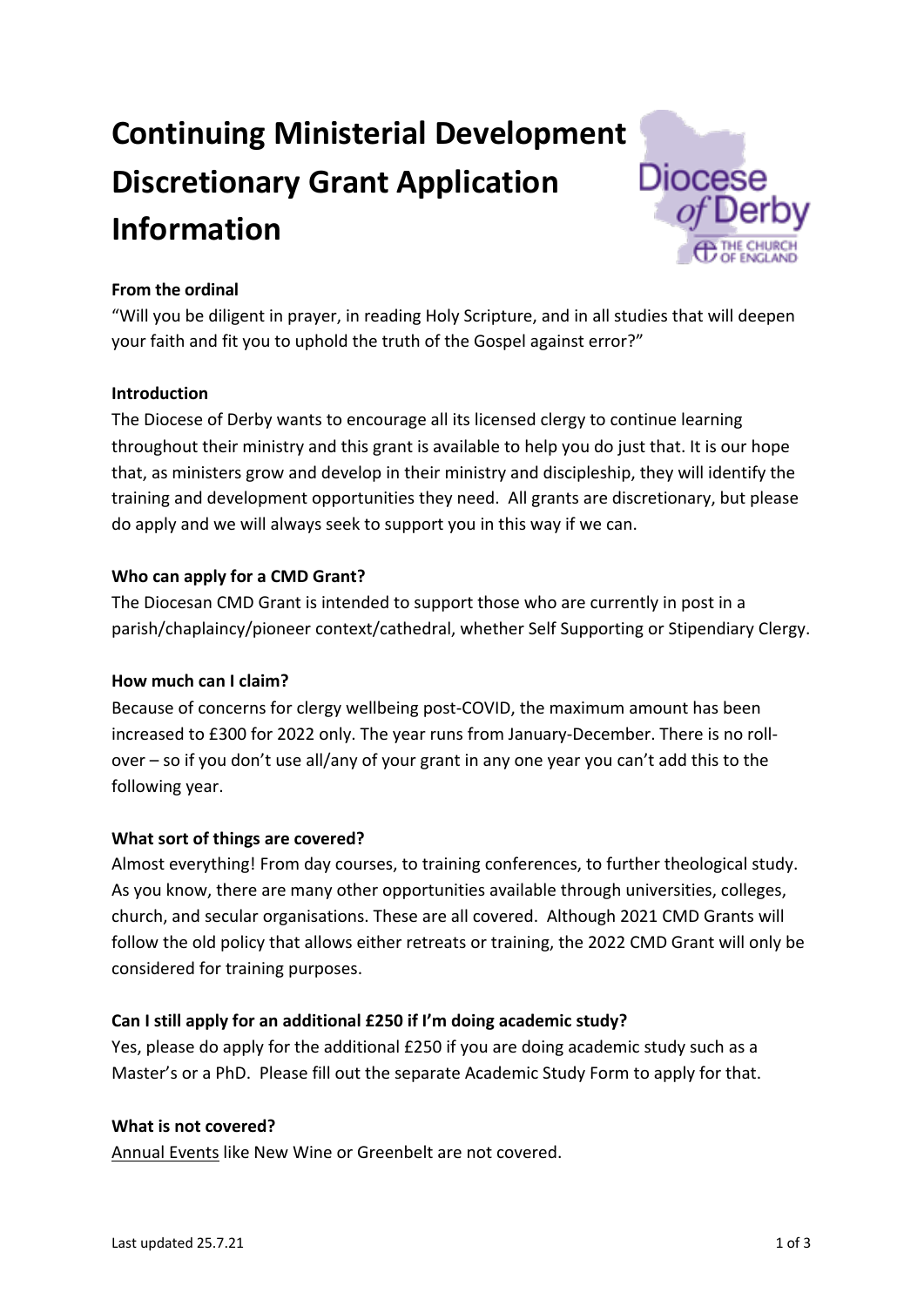Books are not funded by the CMD allowance.

Travel expenses are not covered by the CMD budget and should be claimed with normal parish expenses.

Retreats are funded separately. There is a separate one-time only COVID Wellbeing Retreat Grant Form you can apply for in addition to the CMD Grant that is being offered until the end of 2022.

Sabbaticals and Study Leaves are funded separately. (Please see guidelines and application forms available from Marietta Forman or on the diocesan website).

## **How do I claim?**

Please complete the application form available from Marietta Forman or the diocesan website and send it to marietta.forman@derby.anglican.org.

Invoices and/or receipts must be included before funds will be transferred.

## **Can my application be retrospective?**

No. Please note that the CMD Grant Budget is a limited pot, and these grants are subject to funds being available.

#### **Is there a deadline?**

Applications should be placed with the Ordained Ministries Development Officer by **30th November** for that calendar year, assuming there may still be funds to disburse, to allow the budget to be properly managed as year-end approaches (The Diocesan Board of Finance works to a calendar year).

It is not possible to carry money over from year to year.

#### **Timeline once you apply**

- We look at the forms and authorise shortly after you apply.
- We then apply to Finance for payment. This usually takes around 3 weeks to process.
- If for any reason your claim isn't successful, we will be in touch straight away.

#### **Rationale**

The Church of England recognises the centrality of lifelong learning, support and developmentin the lives and ministry of its clergy. In The Diocese of Derby, we are clear that clergy should feel both affirmed in their ministry and accountable to their Bishop and colleagues for their development.